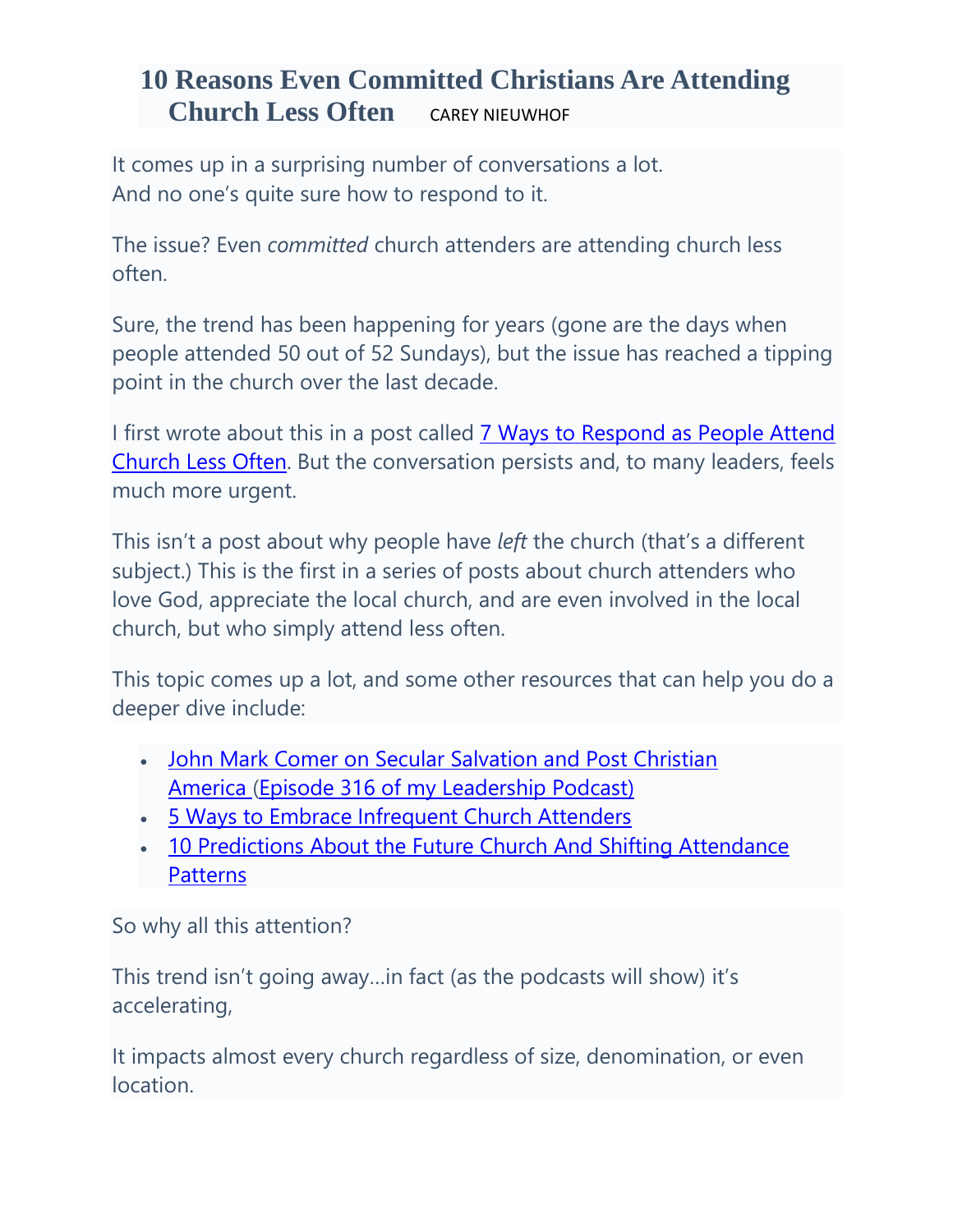It probably marks a seismic shift in how the church will do ministry in the future.

Of course, church *attendance* is never the goal. But attendance is a sign of something deeper that every church leader will have to wrestle with over the next few years.

The first key to addressing what's happening is to *understand* what's happening.

So…why are even committed attenders attending less often? There are at least 10 reasons.

### **1. Greater affluence**

Money gives people options.

If your church is at all engaging the middle class, the upper-middle class, or a suburban demographic, an interesting trend is developing. The middle class is shrinking, but as this *New York Times* [report shows,](http://www.nytimes.com/interactive/2015/01/25/upshot/shrinking-middle-class.html?_r=0&abt=0002&abg=1) it's shrinking (in part) because more of the middle class is becoming *upper* class. Both [US](http://www.tradingeconomics.com/united-states/disposable-personal-income) and [Canadian](http://www.tradingeconomics.com/canada/disposable-personal-income) personal disposable incomes are at all-time highs.

There are simply more affluent people than there were decades ago, which may in part explain why so many "average' people indulge their obsessions with granite countertops, designer homes, and decent cars, even without being mega-wealthy.

Naturally, this leaves a huge theological void about ministry to and with the poor, but it helps explain what's actually happening in the suburbs and increasingly with the re-urbanization of many cities as the affluent move back downtown. I'm not arguing things *should* be this way. I'm simply showing that this seems to be what's happening.

And again…people with money have options. Technology options. Travel options. Options for their kids. And, arguably, that affluence may be one of the factors moving them further away from a committed engagement with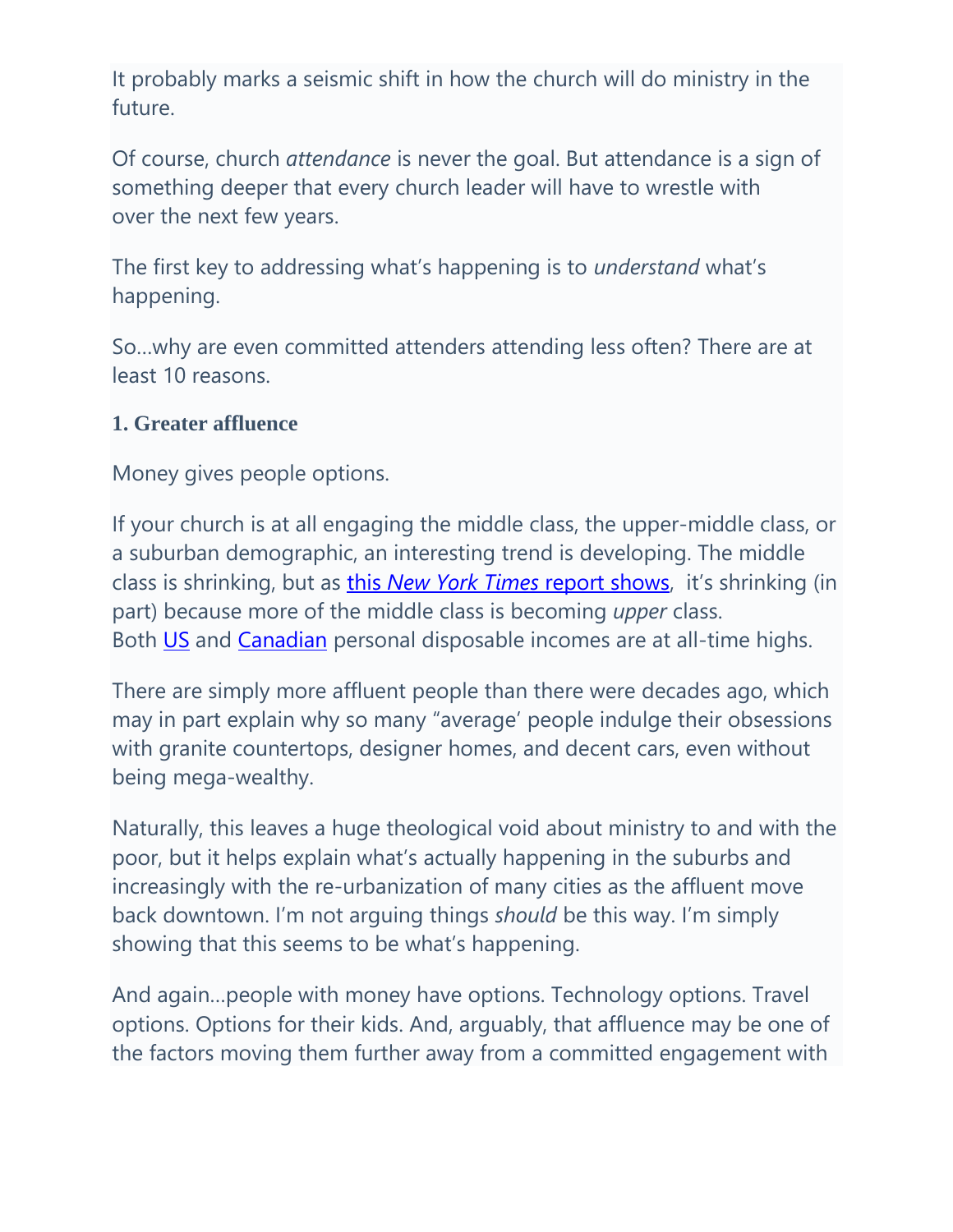the mission of the local church. It's perhaps fuelling some of the reasons outlined below.

### **2. Higher focus on kids' activities**

A growing number of kids are playing sports. And a [growing number of](http://www.cnbc.com/id/101929871)  [kids](http://www.cnbc.com/id/101929871) are playing on teams that require travel.

Many of those sports happen on weekends. And affluent parents are choosing sports over church.

It's as simple as that.

### **3. More travel**

Despite environmental concerns, [travel is on the rise,](https://www.cnbc.com/2019/08/30/millennials-making-travel-a-priority-more-than-previous-generations.html) and most people are taking far more than the old standard of one vacation a year.

More and more families of various ages travel for leisure, even if it's just out of town to go camping or to a friend's place for the weekend or a weekend at the lake.

When people are out of town, they tend to not be in church.

### **4. Blended and single-parent families**

Fortunately, more and more blended families and single-parent families are finding a home in church.

So how does this translate into attendance patterns?

Church leaders need to remember that when custody is shared in a family situation, 'perfect' attendance for a kid or teen might be 26 Sundays a year.

Similarly, while the affluent might not be in church because of *access* to reliable transportation, single parents (who, not always, but often, struggle more financially) might not be in church because they *lack access* to reliable transportation.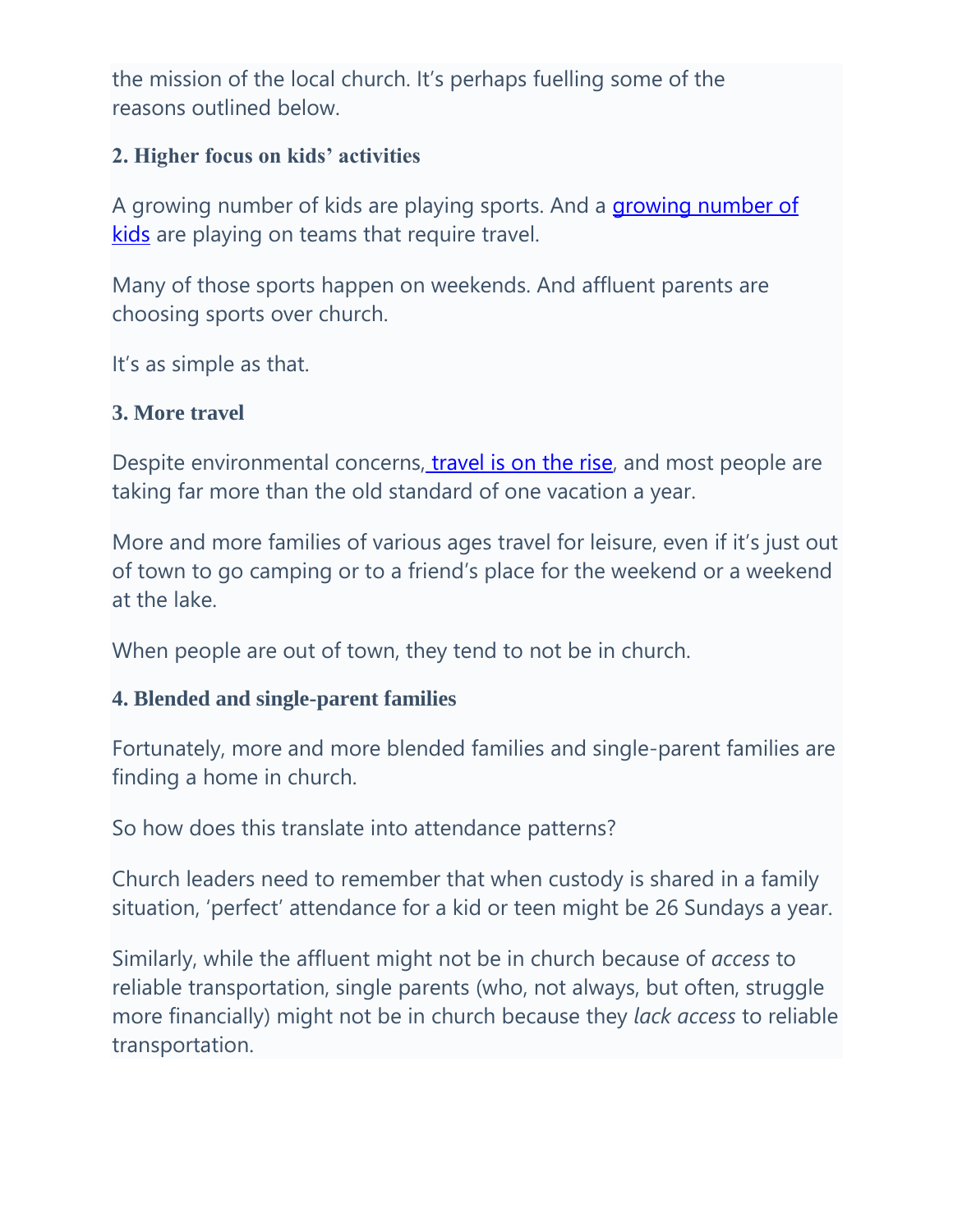So here's the strange twist. People who *have* a car are often not in church *because* they have a car. People who *want* to be in church are often *not* in church because they *don't* have a car or because it's not their 'weekend' for church.

Sadly, people who want to get to church simply can't.

By the way, I [used to lead a church](http://connexuschurch.com/) that virtually requires a vehicle to get there. I loved how we often see people with reliable transportation helping out those who don't have a vehicle. That's at least a partial remedy to this problem.

## **5. Online Options**

With the rise of online church, social media, and ubiquitous tech, there have never been more opportunities for people to access church without being there.

There are pros and cons to online church and there's no doubt that churches with a strong online presence have seen it impact physical attendance.

But whether or not your church has online options doesn't make the issue go away. Anyone who attends your church has free access to any online ministry of any church.

Online church is here to stay, whether you participate or not.

# **6. The cultural disappearance of guilt**

When I grew up, I felt guilty about not being in church on a Sunday.

The number of people who feel guilty about not being in church on Sunday shrinks daily.

I regularly meet people all the time who haven't been in months but LOVE our church.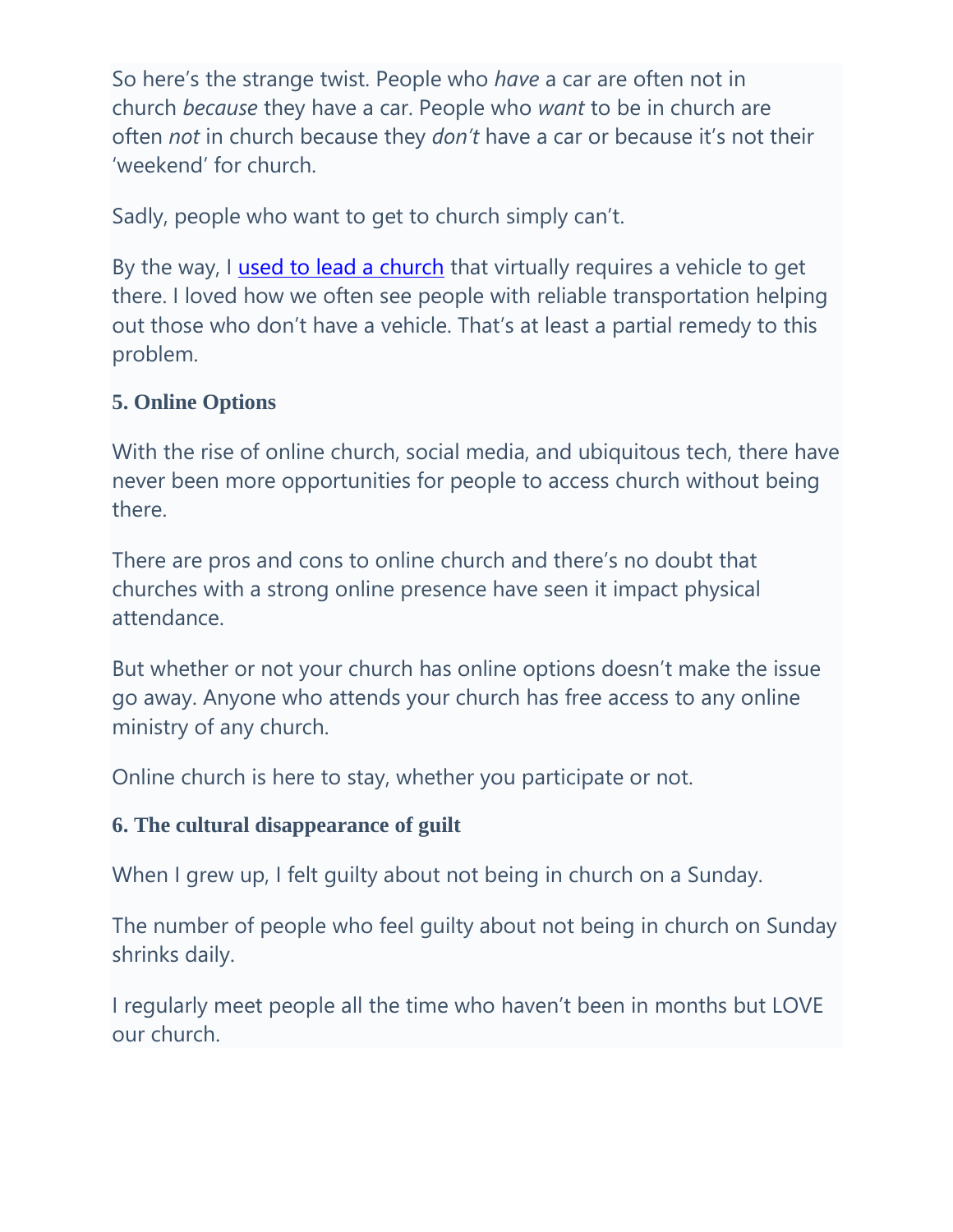If you're relying on guilt as a motivator, you need a new strategy. (Well, honestly, you've always needed a new strategy…)

### **7. Self-directed spirituality**

People are looking less to churches and leaders to help them grow spiritually, and more to other options.

We live in an era in which no parent makes a visit to a doctor's office without having first googled the symptoms of a child's illness and a recommended course of treatment. Just ask any family physician. It drives them nuts. (Google, doctors will tell you, is not a complete replacement for medical school.)

Similarly, when was the last time you bought a car without completely researching it online?

In an age where we have access to everything, more and more people are self-directing their spirituality…for better or for worse.

Similarly, another characteristic of the post-modern mind is a declining trust in and reliance on institutions.

The church in many people's minds is seen as an institution.

I don't actually believe that's what a church is. I think it's a movement…not an institution. But many churches behave like an institution, and the postmodern mind instinctively moves away from it as a result.

### **8. Failure to see a direct benefit**

People always make time for the things they value most. If they're not making time for church, that tells you something.

Even among people who say their love the church and who say they love *your* church, if declining attendance is an issue, chances are it's because they don't see a direct benefit. They don't see the value in being there week after week.